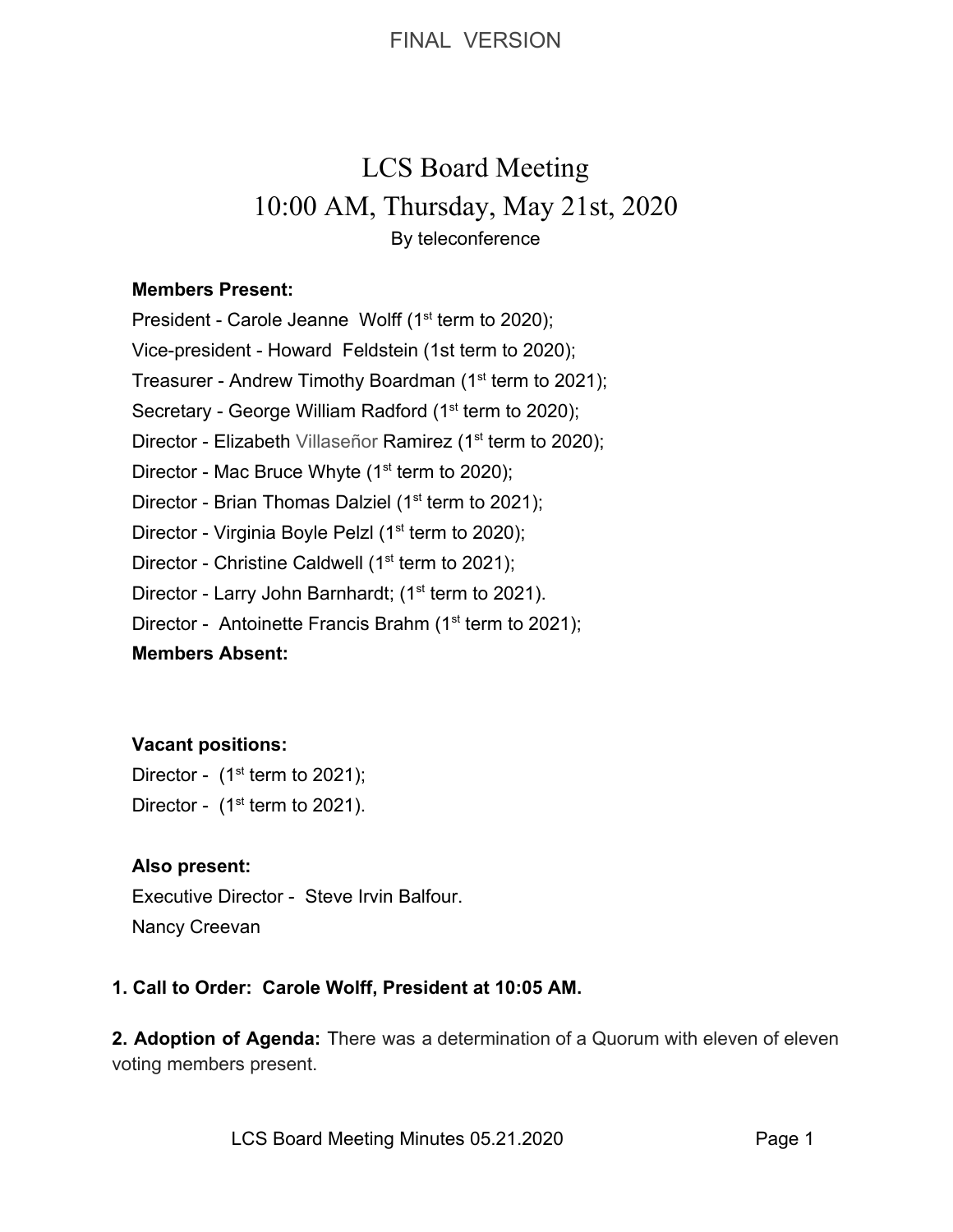M/S/C George Radford/Tim Boardman to approve the May 21st, 2020 agenda. The Board unanimously approved.

### **3. President's Report: Carole Wolff**

Carole Wolff welcomed members indicating The Board had a full agenda to deal with..

## **4. Secretary's Report:** George Radford

● **Approval of the April 16th, 2020 Minutes:** M/S/C George Radford /Howard Feldstein to approve the minutes of the April 16th, 2020 Board meeting. The Board unanimously approved. **Motion Carried.**

### **5. Executive Director's Report - May 2020. Steven Balfour**

The LCS campus and Wilkes center are closed and locked down. A skeleton staff rotates to perform basic maintenance.

The Municipality is still not accepting applications for reopening from AC's.

Steve described new programs that are under development and can be offered online.

The work on the Art Bodega, Darling paving, and Sneeze guards for the Office were

approved by the Board. has begun.

Most of the PSE equipment necessary for opening has been received.

Steve updated the Board on initiatives Alfredo and Diana are working on. Alfredo has already launched a Spanish conversation class using Zoom.

Steve reviewed the stages necessary for a gradual reopening of the campus. Mac Whyte suggested a security guard might be required on campus to guard against individuals who resist distancing and mask requirements.

**6. Treasurer's report:** Tim Boardman, Treasurer.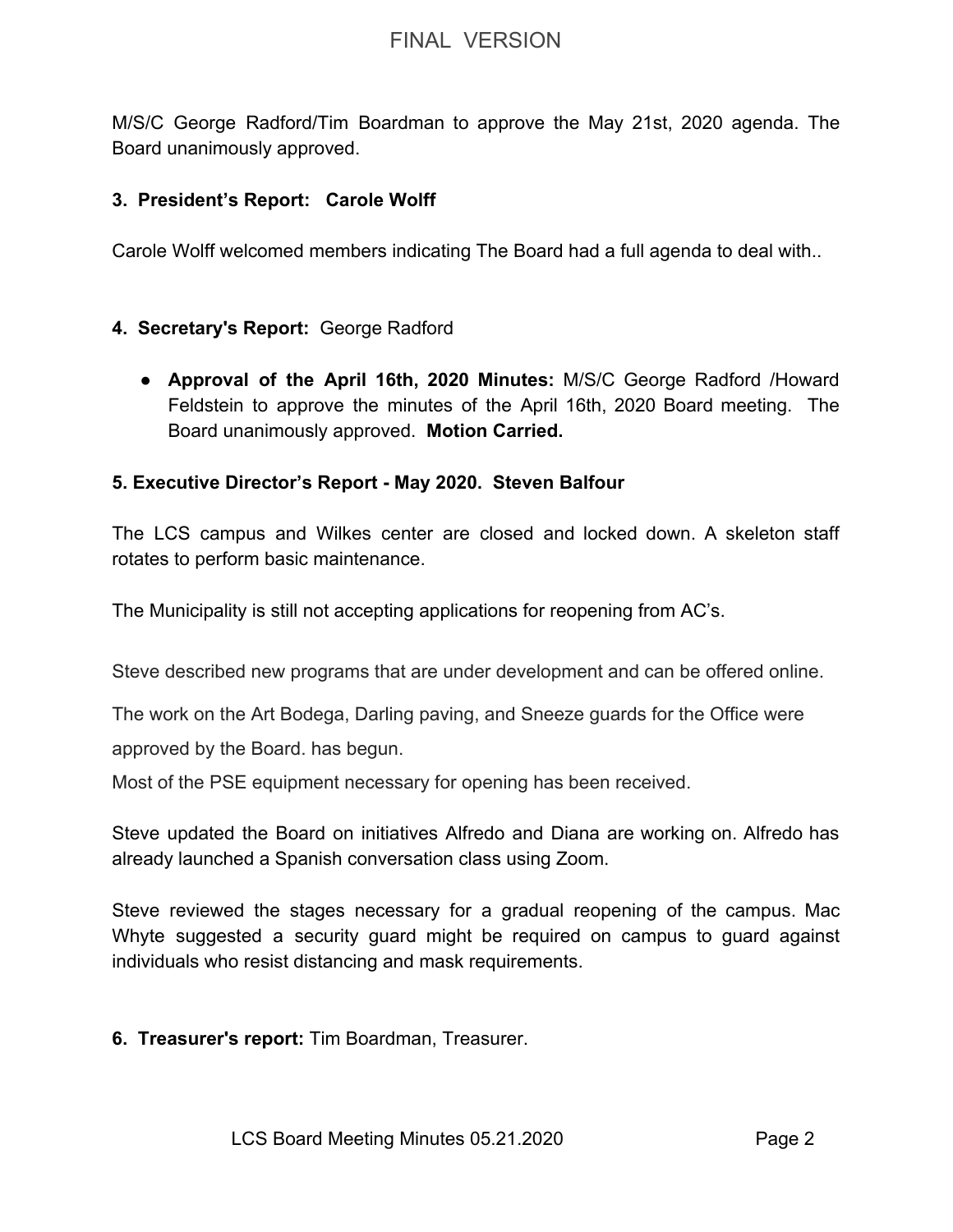# FINAL VERSION

Membership and donations holding up well, under the circumstances. Admin is higher than expected by about \$80k, April became a 5 pay week month because Friday May 1 was a holiday so all the employees were paid a day early on April 30.

Year to date [YTD]

Still \$565k below budget, little change from last month. Unrestricted cash & bank stands at \$855,000 or close to 3 months payroll assuming zero receipts.

M/S/C Mac Whyte/Gin Pelzl to accept the May 2020 Treasurer's Board Report, Balance Sheet and other financial reports. Discussion. The Board unanimously approved. **Motion Carried.**

**7. Standing Committee Reports:**

● **Audit Committee**: Brian Dalziel, Chairperson.

No significant activity this past month for the Audit Committee.

● **Campus Committee:** Howard Feldstein, Chairperson.

Howard reported he had obtained an appraisal for the Wilkes property. One is 350 to 375 thousand dollars.

**● Community Committee:** Larry Barnhardt. Chairperson.

The Reaching Out program currently has 35 Companions and 87 Reaching Out Volunteers.

Larry is currently working on the C-19 Planning Committee and the team looking at getting lapsed members to rejoin.

● **Program Committee**: Mac Whyte, Chairperson

Link to May 14th meeting notes: <https://tinyurl.com/y8pjovvm>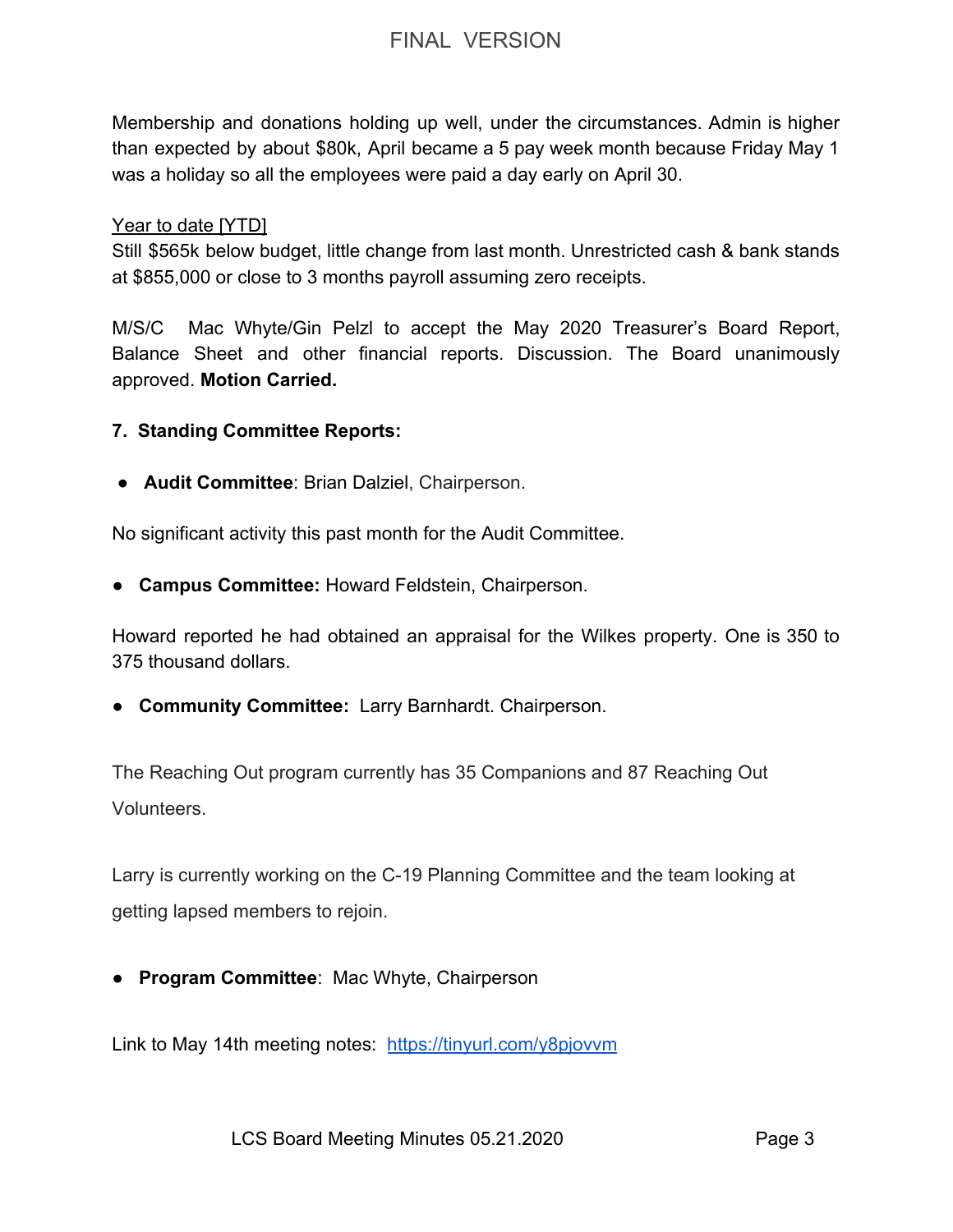# FINAL VERSION

The focus of the committee at present is to develop p**rocesses for recruitment, orientation, and training for instructors, facilitators and other personnel.**

Michael Goss now hosts two very successful online tech programs that are attracting a significant audience.

**● Fund Development Committee** George Radford, Chairperson.

As of April 30, 2020 the total was 402, 108.24. This number has almost double since April but waiting on the figures for May 31 for a complete report to date.

**8. Ad Hoc Capital Campaign Committee:** Steve Balfour. No report this month.

**9. Ad Hoc LCS 2.0 Project Management Committee:** Brian Dalziel, Chairperson.

No report this month.

#### **10. Ad hoc Committee for C-19 Planning George Radford**

The team continues to meet weekly to develop plans for the gradual reopening of the LCS Campus.

Steve Balfour made a presentation on COVID 19 for reopening into the new normal.

#### **11. Ongoing activities**

Reaching Out Program:

Began March 23 and is in its  $59<sup>th</sup>$  day of operation.

The number of companions has remained constant at 35 participants

The Reaching Out Program continues to engage 25 volunteers contacting companions each day.

In a recent survey of Reaching Out Companions, the vast majority liked the program, and most want to see it continued.